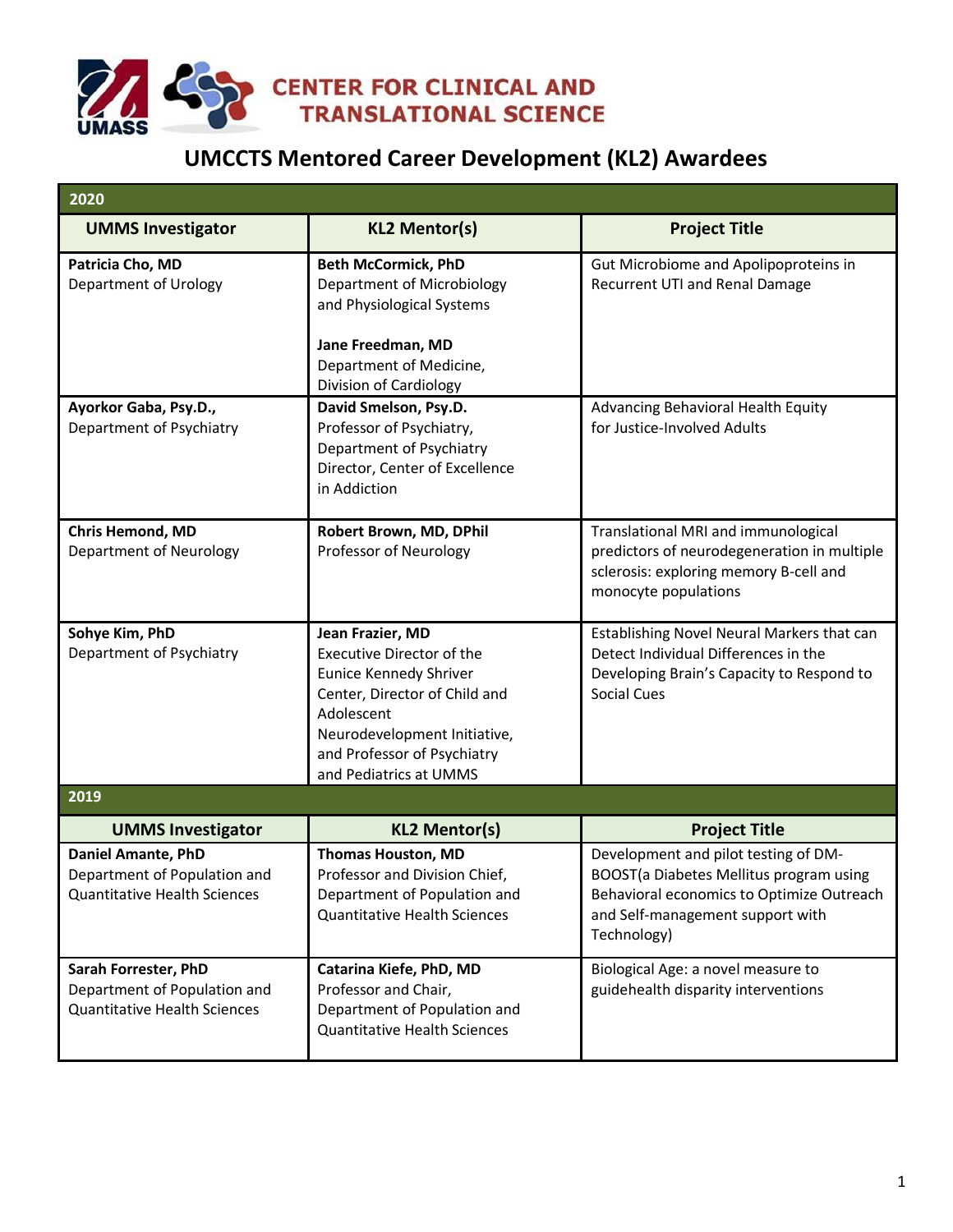| 2018                                                                                                                               |                                                                                                                                                                                                                                                                                                                                                                                            |                                                                                                                                                      |
|------------------------------------------------------------------------------------------------------------------------------------|--------------------------------------------------------------------------------------------------------------------------------------------------------------------------------------------------------------------------------------------------------------------------------------------------------------------------------------------------------------------------------------------|------------------------------------------------------------------------------------------------------------------------------------------------------|
| <b>UMMS Investigator</b>                                                                                                           | <b>KL2 Mentor(s)</b>                                                                                                                                                                                                                                                                                                                                                                       | <b>Project Title</b>                                                                                                                                 |
| Paul L. Greer, PhD<br>Assistant Professor,<br>Program in Molecular Medicine                                                        | Dr. Michael Czech<br>Professor,<br>Isadore and Fannie Foxman Chair of<br><b>Medical Research</b><br>Chair, Program in Molecular<br>Medicine                                                                                                                                                                                                                                                | Characterization of the role of microglial<br>MS4A chemoreceptors in Alzheimer's Disease                                                             |
| Michelle Trivedi, MD, MPH<br>Assistant Professor,<br>Department of Pediatrics,<br>Division of Pediatric Pulmonary<br>and Allergy   | Lori Pbert, PhD<br>Division of Preventive and Behavioral<br>Medicine, School of Medicine                                                                                                                                                                                                                                                                                                   | Developing and Testing Innovative<br>Interventions to Improve Asthma<br>Outcomesfor Children with<br>High-Risk Asthma in Real<br>WorldImplementation |
| 2017                                                                                                                               |                                                                                                                                                                                                                                                                                                                                                                                            |                                                                                                                                                      |
| <b>UMMS Investigator</b>                                                                                                           | <b>KL2 Mentor(s)</b>                                                                                                                                                                                                                                                                                                                                                                       | <b>Project Title</b>                                                                                                                                 |
| Ekaterina (Kate) Pivovarova,<br><b>PhD</b><br><b>Assistant Professor</b><br>Department of Psychiatry<br>Law and Psychiatry Program | <b>Charles Lidz, PhD</b><br><b>Professor Emeritus</b><br>Department of Psychiatry<br><b>Gina Vincent, PhD</b><br>Research Associate Professor<br>Department of Psychiatry                                                                                                                                                                                                                  | <b>Examining Attrition in Substance</b><br>AbuseTreatment Through the Health-<br>related Quality of Life Lens                                        |
| 2016                                                                                                                               |                                                                                                                                                                                                                                                                                                                                                                                            |                                                                                                                                                      |
| <b>UMMS Investigator</b>                                                                                                           | <b>KL2 Mentor(s)</b>                                                                                                                                                                                                                                                                                                                                                                       | <b>Project Title</b>                                                                                                                                 |
| <b>Stephanie Carreiro, MD</b><br>Division of Medical Toxicology,<br>Department of Emergency<br>Medicine                            | Edward W. Boyer, MD, PhD<br>Professor of Emergency Medicine                                                                                                                                                                                                                                                                                                                                | iSense: Wearable Biosensors to Evaluate the<br><b>Evolution of Opioid Tolerance</b>                                                                  |
| <b>Mara Epstein, ScD</b><br>Department of Medicine and the<br>Meyers Primary Care Institute                                        | Jerry H. Gurwitz, MD<br>The Dr. John Meyers Professor of<br>Primary Care Medicine; Executive<br>Director, Meyers Primary Care Institute;<br>Professor of Medicine, Family Medicine<br>and Community Health, and<br>Quantitative Health Sciences; Chief,<br>Division of Geriatric Medicine<br>Arlene Ash, PhD<br>Professor and Division Chief Biostatistics<br>and Health Services Research | Population-based Research on Monoclonal<br>Gammopathy of Undetermined Significance<br>(MGUS)                                                         |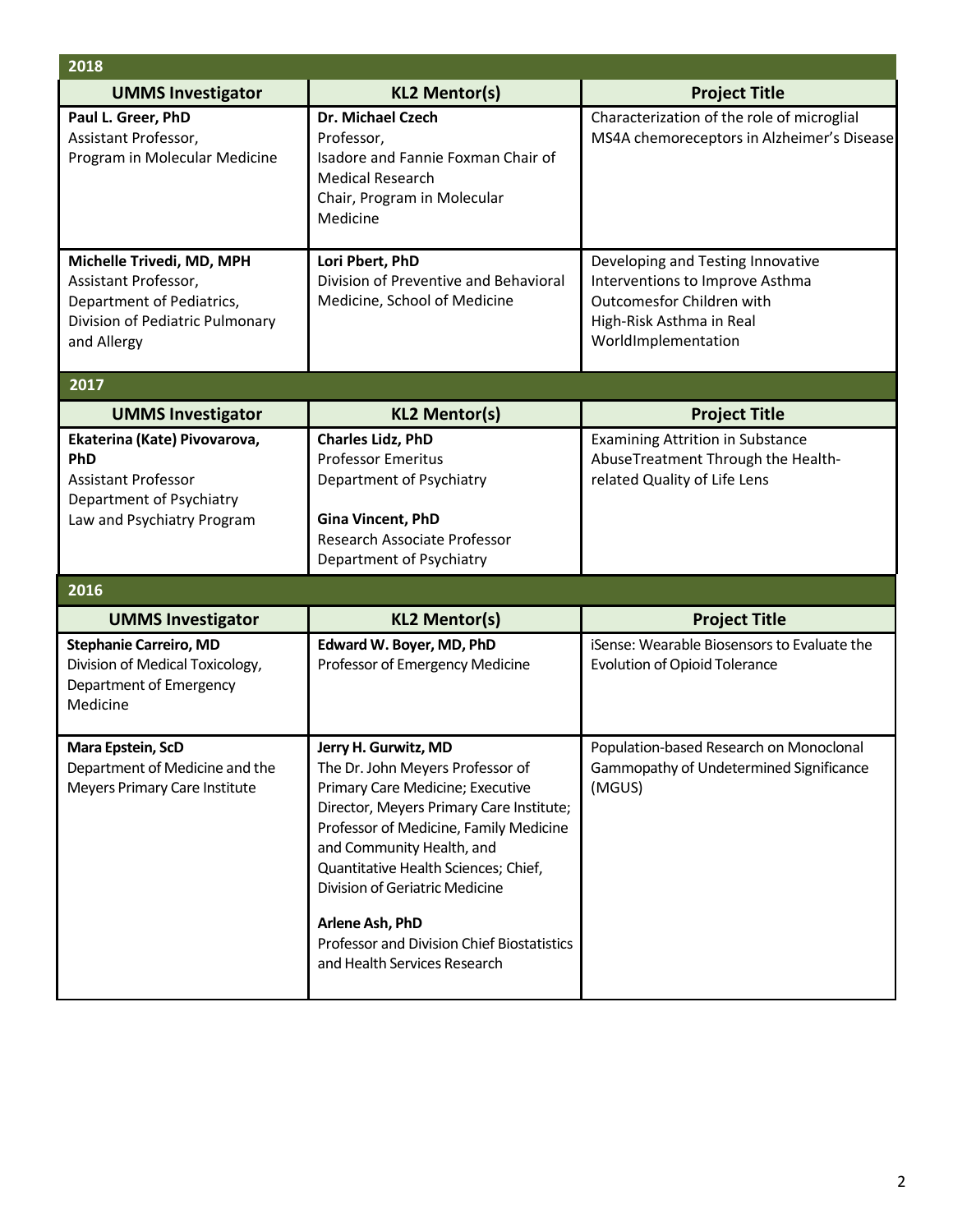| 2014                                                                                                                                                             |                                                                                                                                                                                                                                                                                           |                                                                                                                                                      |  |
|------------------------------------------------------------------------------------------------------------------------------------------------------------------|-------------------------------------------------------------------------------------------------------------------------------------------------------------------------------------------------------------------------------------------------------------------------------------------|------------------------------------------------------------------------------------------------------------------------------------------------------|--|
| <b>UMMS Investigator</b>                                                                                                                                         | K12 Mentor(s)                                                                                                                                                                                                                                                                             | <b>Project Title</b>                                                                                                                                 |  |
| Melissa L. Anderson, PhD<br>Postdoctoral Fellow, Treatment and<br>Addiction in the Deaf<br>Community; Instructor,<br>Department of Psychiatry                    | Douglas Ziedonis, MD, MPH<br>Professor and Chair, Department of<br>Psychiatry                                                                                                                                                                                                             | Treatment of Trauma and Addiction in the<br>Deaf Community                                                                                           |  |
| 2013                                                                                                                                                             |                                                                                                                                                                                                                                                                                           |                                                                                                                                                      |  |
| <b>UMMS Investigator</b>                                                                                                                                         | K12 Mentor(s)                                                                                                                                                                                                                                                                             | <b>Project Title</b>                                                                                                                                 |  |
| Nancy Byatt, DO, MBA<br>Assistant Professor, Departments<br>of Psychiatry and Obstetrics &<br>Gynecology                                                         | Douglas Ziedonis, MD, MPH<br>Professor and Chair, Department of<br>Psychiatry                                                                                                                                                                                                             | Rapid Access to Perinatal Psychiatric Care in<br>Depression (RAPPID)                                                                                 |  |
| Molly E. Waring, PhD<br>Assistant Professor, Department of<br><b>Quantitative Health Sciences</b>                                                                | Sherry L. Pagoto, PhD<br>Associate Professor, Division of<br>Preventive and Behavioral Medicine                                                                                                                                                                                           | Weight Management among Childbearing<br>Women                                                                                                        |  |
| 2012                                                                                                                                                             |                                                                                                                                                                                                                                                                                           |                                                                                                                                                      |  |
| <b>UMMS Investigator</b>                                                                                                                                         | K12 Mentor(s)                                                                                                                                                                                                                                                                             | <b>Project Title</b>                                                                                                                                 |  |
| David D. McManus, MD<br>Assistant Professor, Department of<br>Medicine; Co-Director, Atrial<br><b>Fibrillation Treatment Program</b>                             | John F. Keaney, Jr., MD, FACC, FAHA<br>Professor of Medicine; Chief, Division of<br>Cardiovascular Medicine, UMMS                                                                                                                                                                         | Atrial Remodeling and Fibrillation:<br><b>Understanding Mechanisms Using MicroRNA</b>                                                                |  |
| 2010                                                                                                                                                             |                                                                                                                                                                                                                                                                                           |                                                                                                                                                      |  |
| <b>UMMS Investigator</b>                                                                                                                                         | K12 Mentor(s)                                                                                                                                                                                                                                                                             | <b>Project Title</b>                                                                                                                                 |  |
| Sarah L. Cutrona, MD, MPH<br>Assistant Professor, Department of<br>Medicine                                                                                      | Jerry H. Gurwitz, MD<br>The Dr. John Meyers Professor of<br>Primary Care Medicine; Executive<br>Director, Meyers Primary Care Institute;<br>Professor of Medicine, Family Medicine<br>and Community Health, and<br>Quantitative Health Sciences; Chief,<br>Division of Geriatric Medicine | Electronic Message Transmission between<br>Members of a Social Network to Improve<br>Screening for Cancer: Colorectal Cancer<br>Screening as a Model |  |
| Heena Santry, MD, MS<br>Assistant Professor, Surgery and<br><b>Quantitative Health Sciences;</b><br>Director, Trauma Outcomes<br>Research and Quality Assessment | Catarina Kiefe, PhD, MD<br>Professor and Chair, Department of<br><b>Quantitative Health Sciences</b>                                                                                                                                                                                      | Acute Care Surgery Practice Patterns: Impact<br>on Quality, Accessibility, and Costs of Care for<br><b>Surgical Emergencies</b>                      |  |